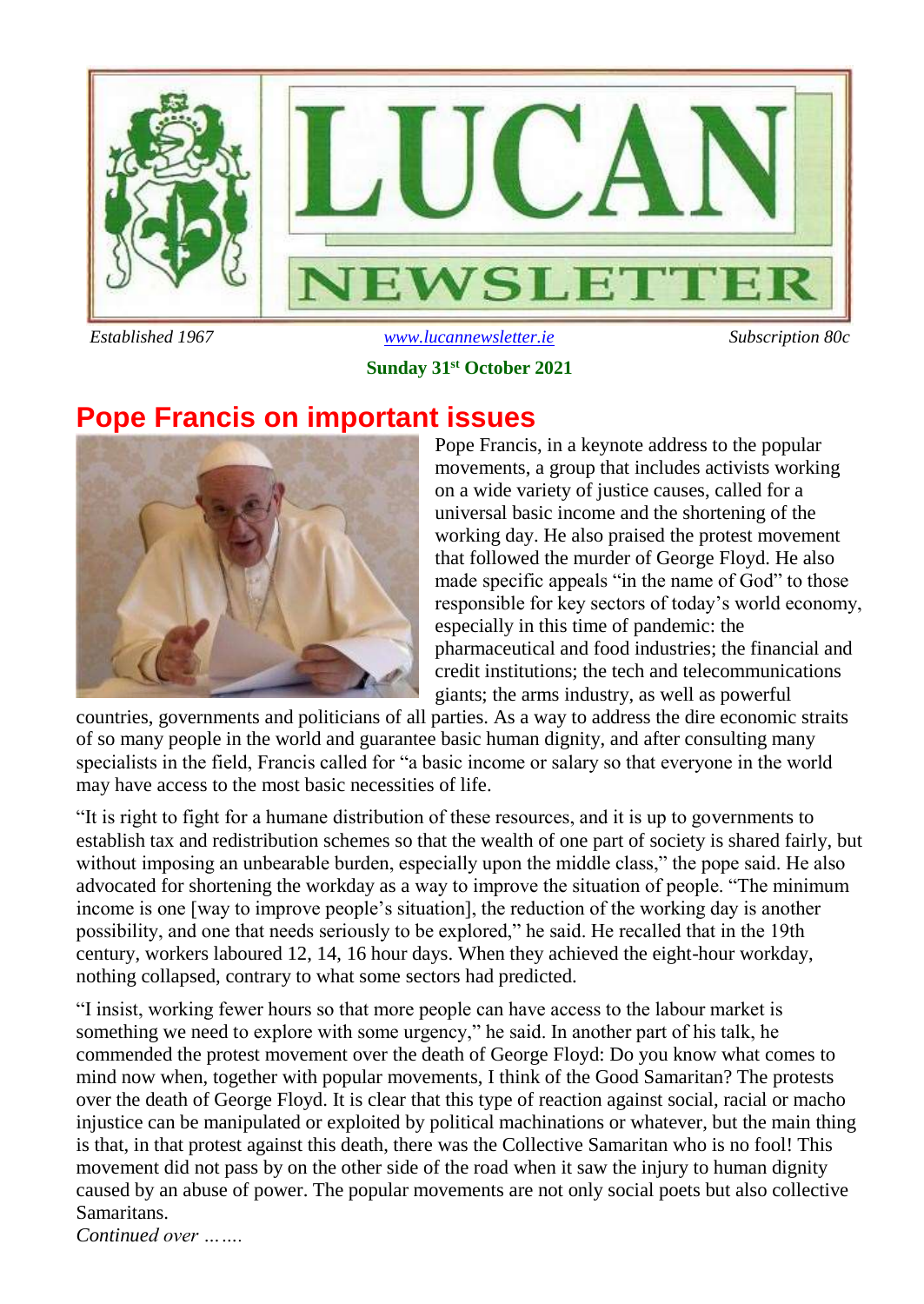#### *Continued …….*

Throughout his pontificate, Francis has sought to encourage grassroots movements and organisations worldwide in their efforts to improve the lives of millions of people who live in poverty and misery. He asked the Pontifical Council for Justice and Peace to convene the first World. He said, "Personal change is necessary, but it is also indispensable to adjust our socioeconomic models so that they have a human face because many models have lost it. And thinking about these situations, I make a pest of myself with my questions."

Aware that there are many, even in the Catholic Church, who criticise him for what he says on the social justice questions, Francis in his talk emphasised that what he is asking and saying is all based on the church's social teaching and is in line with what his predecessors, including John Paul II and Benedict XVI, have taught. "The pope must not stop mentioning this teaching, even if it often annoys people because what is at stake is not the pope but the Gospel." In his talk, Francis issued nine explicit calls "in the name of God" to those responsible for different sectors of the world's economy.

1. He asked "the great pharmaceutical laboratories to release the patents" of the Covid-19 vaccines. He appealed to them: "Make a gesture of humanity and allow every country, every people, every human being, to have access to the vaccines." He reminded them that there are countries "where only three or four percent of the inhabitants have been vaccinated." Though he did not mention it, most countries in Africa fall into this category.

2. He called on financial groups and international credit institutions "to allow poor countries to assure 'the basic needs of their people' and to cancel those debts that so often are contracted against the interests of those same peoples."

3. He pleaded with "the great extractive industries – mining, oil, forestry, real estate, agribusiness, to stop destroying forests, wetlands and mountains, to stop polluting rivers and seas, to stop poisoning food and people."

4. He called on the great food corporations "to stop imposing monopolistic systems of production and distribution that inflate prices and end up withholding bread from the hungry." He highlighted "the scourge of the food crisis" in the world and noted that in this year alone "20 million people have been dragged down to extreme level of food insecurity" while "severe destitution has

increased" and "the price of food has risen sharply." He mentioned horrific numbers of people suffering in Syria, Haiti, Congo, Senegal, Yemen, South Sudan and other places. He declared that "annual deaths from hunger may exceed those of Covid!"

5. He appealed to arms manufacturers and dealers "to completely stop their activity" because, he said, "it foments violence and war, it contributes to those awful geopolitical games which cost millions of lives displaced and millions dead."

6. He pleaded with "the technology giants to stop exploiting human weakness, people's vulnerability, for the sake of profits without caring about the spread of hate speech, grooming, fake news, conspiracy theories, and political manipulation."

7. He asked "the telecommunications giants to ease access to educational material and connectivity for teachers via the internet so that poor children can be educated even under quarantine."

8. He called on "the media to stop the logic of post-truth, disinformation, defamation, slander and the unhealthy attraction to dirt and scandal, and to contribute to human fraternity and empathy with those who are most deeply damaged."

9. He appealed to powerful countries "to stop aggression, blockades and unilateral sanctions against any country anywhere on earth" and said, "No to neo-colonialism." He called for the resolution of conflicts to be done in multilateral fora like the United Nations.

Pope Francis issued his verdict on the present economic system, saying, "This system, with its relentless logic of profit, is escaping all human control." But, he added: "It is time to slow the locomotive down, an out-of-control locomotive hurtling towards the abyss. There is still time." He called on governments and politicians of all parties "to represent their people and to work for the common good." He told them, "Stop listening exclusively to the economic elites, who so often spout superficial ideologies that ignore humanity's real dilemmas" and encouraged them to serve instead "the people who demand land, work, housing and good living."

*Fr. Paddy Byrne Parish Priest – Abbeyleix, Co. Laois*

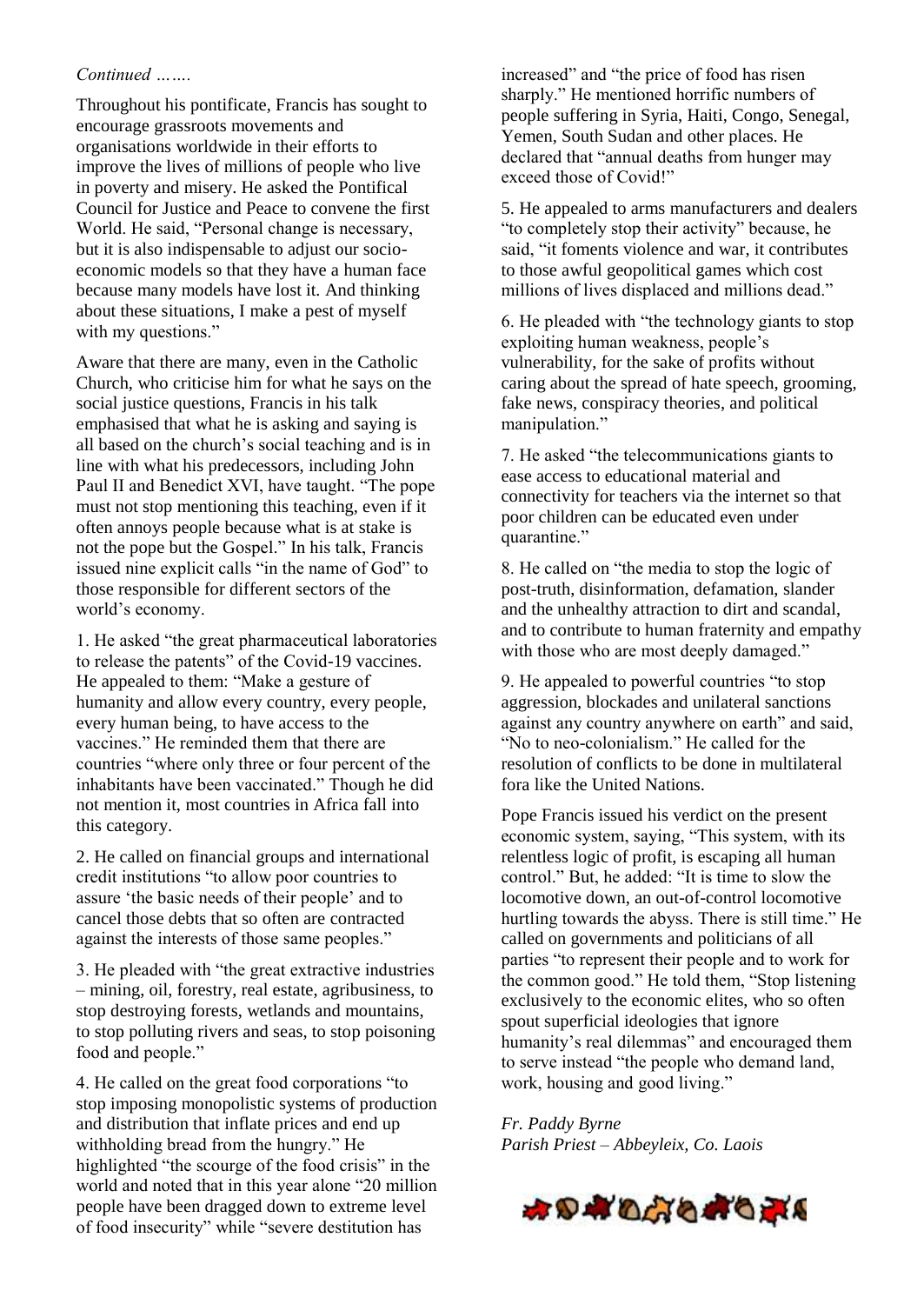### **Palmerstown Camera Club**

Palmerstown Camera Club had its judging night last Wed for our Nature competition, and we were treated to some amazing nature images from our club members.



Next week we have Richie Hogan (aka @minimal\_dublin on Instagram) in to give a talk to us on Mono (black & white) photography. He has a wide variety of stunning images, so we are looking forward to hearing about his images and his process for creating those images.



One of our members Andy took this beautiful image of an Owl at a bird of prey photoshoot recently.

People interested in joining the club or even attending one or two meetings free of charge to see how their photography could benefit from being a member can do so by contacting [secpcc@gmail.com](mailto:secpcc@gmail.com)

Take care that this liberty of yours does not somehow become a stumbling-block to the weak.

### **Lucan ICA**

*Hi Ladies*,

We are back after near 2 years "resting". We will open on Tuesday 2nd November 10am to 12-30 in the **main hall in the Parish Centre.**



Please wear masks, tea / coffee as usual.

I'm sure you are all looking forward to returning to working on your crafts and catching up with all the ICA friends.

President and members would like to send sympathy to the family of Ann Murray RIP who was a past member and President from 1976-1978 in our Guild.

Ann is remembered for her beautiful crochet and knitting especially.

*Pauline*





Huge Congratulations to the award winners at the CRAOL Féile achievement awards last Friday night in Kilkenny.

Volunteer, Cian Sullivan received Gold for his documentary series "Here & Queer"- this was in the "Commissioned programmes" category.

The series was supported by the Broadcasting Authority of Ireland Sound & Vision scheme and explored how the LGBTQ experience in Ireland compared to other countries.

The objective of the series was to give a voice to people from the LGBTQ community who are living in Ireland but originate from other countries. Every volunteer who recorded their shows from home during the pandemic and our virtual online festivals received Gold in the "Creativity and Effectiveness during the pandemic" category.

To top off the night Liffey Sound received the standout award in the latter category also!

**Liffey Sound 96.4FM - Lucan's Community Radio Station**

[www.liffeysoundfm.ie](http://www.liffeysoundfm.ie/) or catch up on Facebook

*(1 Cor 8:9)*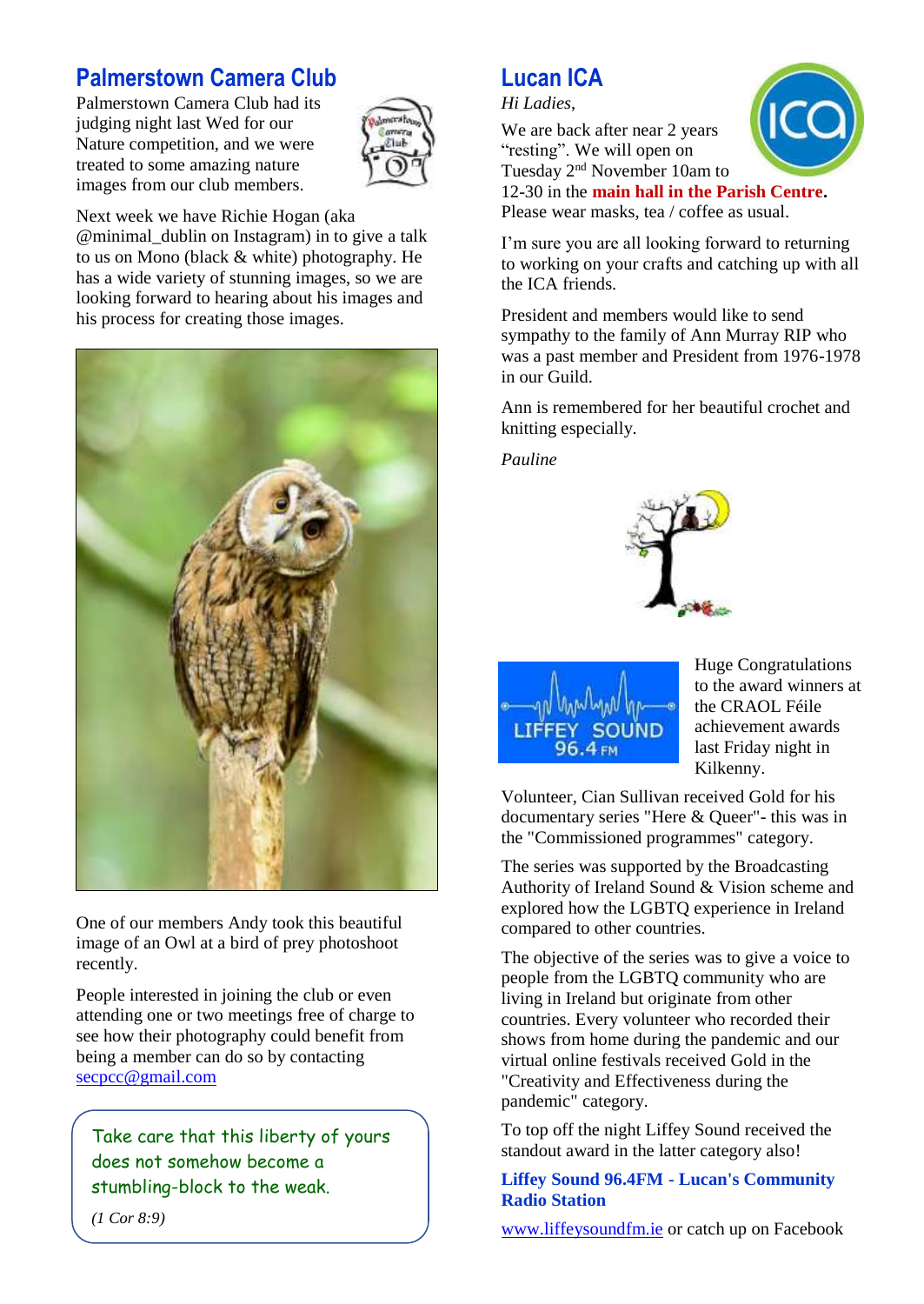# **Parish Notes**

**St Mary's, Lucan** 



### [www.lucanparish.com](http://www.lucanparish.com/) **Sunday Mass Times**

Saturday Vigil: 6.30pm Sunday: 9am, 10.30am, 12 noon and 7pm.

**Notice:** If you have a Sunday Mass booked please ring Sacristy to confirm time. Ph. 01 6281487.

**Weekday Masses:** Monday to Saturday 10am

**Capacity:** Our Church can be at full capacity. However we need to remember that Covid is still very much with us. We must continue to **wear face coverings in the church and use the hand sanitizer on the way in.**

For all Masses, please **enter the Church via the Main Door** and **exit via the other 2 doors**. Those in the **benches** please go out through the **back porch door** and those in the **chairs** please exit via the **side door beside the nuns' chapel. No** exit via Main Porch Door.

**Masses will continue to be live-streamed on [www.lucanparish.com](http://www.lucanparish.com/)**

### **Annual Mass of Remembrance**

Our Annual Mass for all our departed relatives and friends will take place on

### **Wednesday 17th November at 8pm**

At this Mass the names of those from our parish community who died in the past 12 months will be especially remembered.



The names of all those on the November list of the dead will automatically included.

#### **November Altar List of the Dead:**

Envelopes for the November Altar List of the Dead are available in the main Church Porch. Envelopes may be returned in the letterbox of the Parish Centre or in the sacristy.

#### **Private Prayer:**

The Church is open daily for private prayer on weekdays from 10.30am to 6pm (funerals permitting) and on Sundays after the 12pm Mass to 6pm.

#### **St. Mary's Readers' Roster November 2021:**

The roster for readers at the Saturday vigil and Sunday masses for the month of November 2021 was sent to all readers by email on 24th October. If any reader has not received it a copy is available for inspection in the sacristy.



#### **Praying with Scripture:**

Praying with scripture has recommenced via zoom. If interested please contact Cheryl Murphy at 086 8343754 to register.

#### **Baptisms:**

Dates are bookable online to the end of December. Dates will be added as the need arises. If you need to cancel a booking contact: [secretary@lucanparish.com](mailto:secretary@lucanparish.com?subject=Cancellation%20of%20Baptism%20Booking&body=Dear%20Secretary%2C%0AI%20wish%20to%20cancel%20the%20booking%20made%20for%20baby%3A%0Aon%20date%3A%0AThank%20You)

#### **Visits to the housebound:**

If the housebound person has been fully vaccinated and at least two weeks have elapsed since the second dose, either Fr. Tom or Fr Philip and/or any ministers of the Eucharist who are also fully vaccinated can call once again. As a precaution we will wear face coverings and ask those to whom we are calling to do the same. If you are housebound and are not already on the list you can call Deirdre at the parish office (01 621 7041) we will be happy to call on a monthly basis.

#### **Confessions – Nuns' Chapel:**

After Saturday Morning 10am Mass and Saturday Evening 6.30pm Mass.

**Deepest Sympathy** to the wife, family and friends of *Edward Beattie*, Beech Park and to the wife, family and friends of *Eric Carroll*, Moyglas and to the family and friends of *Mary McCarthy*, Ardeevin. *May they rest in peace.*



### **Medjugorje Mass**

St Mary's Church, Lucan

**Rosary: 5.45pm, Holy Mass: 6.15pm**

**15th November** 13th December

Mass also live at lucanparish.com

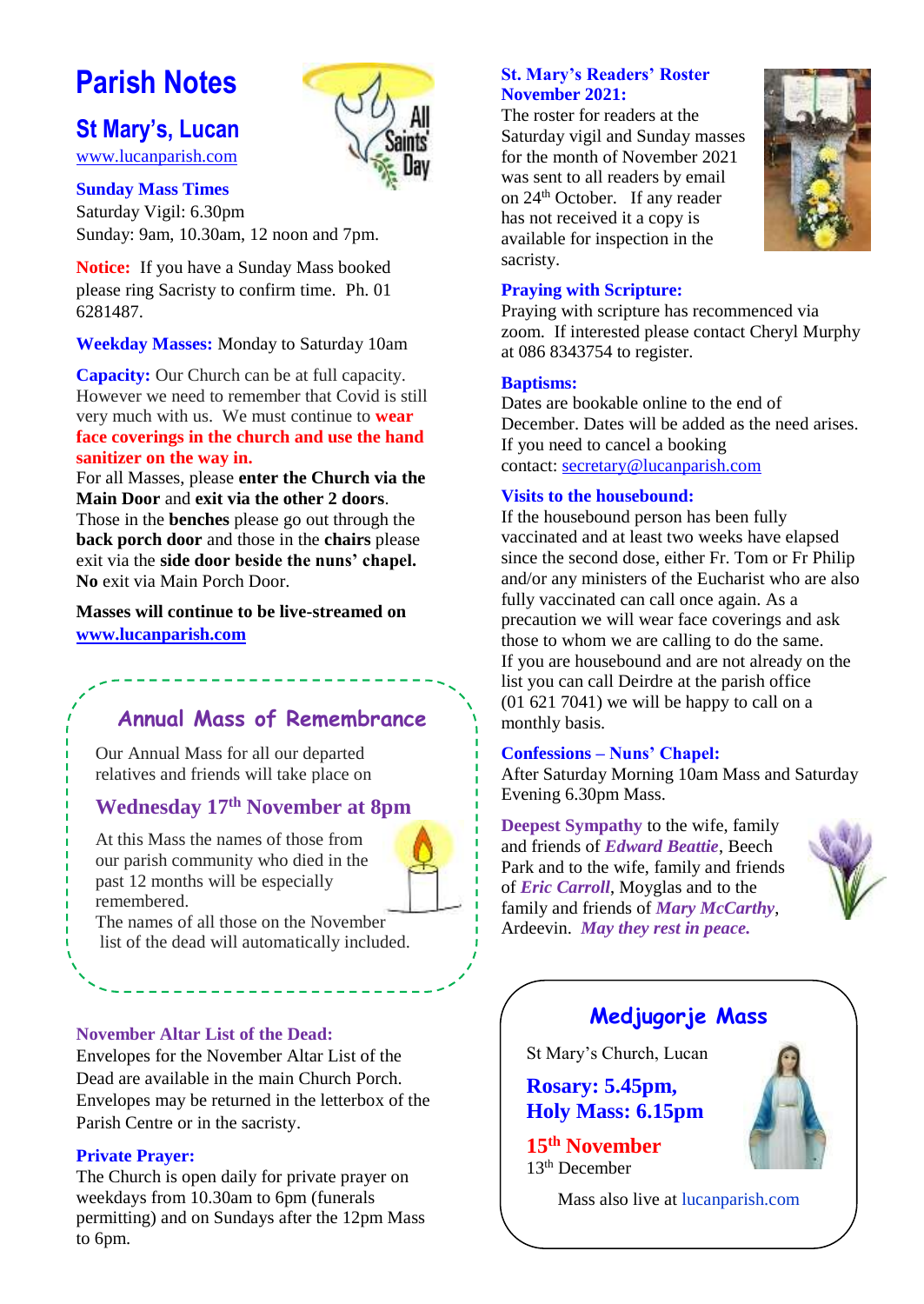### **St. Patrick's Esker/ Dodsboro/Adamstown**



[www.stpatrickslucan.ie](http://www.stpatrickslucan.ie/)

**Sunday Masses:**

Vigil Saturday 7pm, Sunday: 9am, **10.30am** and 12 noon. **The 10.30am Family Mass is now open to the public. –**This Mass is aimed at younger parishioners and their families; it is an accessible liturgy for children and enables them to participate more fully in the Sunday Mass.

**Weekday Masses:** Monday to Friday at 10am.

We must continue to **wear face coverings in the church and use the hand sanitizer on the way in.**

#### **Confessions:**

Confessions can be requested after Mass.

#### **View the following on www.stpatrickslucan.ie**

Mass Readings for the week Morning Prayer – Lauds Evening Prayer – Vespers Take five at 10 - Reflections–Weekdays: 10am Taizé – Watch and Pray

### **Divine Mercy, Lucan South**

[www.lucansouthparish.net](http://www.lucansouthparish.net/)

### **Sunday Mass Times:**

Saturday Vigil 6:30pm, Sunday 10:15am and 12:15pm

### **Weekday Masses:**

Monday to Friday 9:15am. Saturday 10am

#### **Important:**

We need to be diligent in continuing with the **wearing of face coverings and hand sanitising upon entering the church.**

**All Masses will be livestreamed on [www.lucansouthparish.net](http://www.lucansouthparish.net/)**

#### **Daily Readings on website:**

Under our Welcome menu you will find links for the Daily Mass Reading which updates every day as well as Sunday Mass Reading for the following Sunday's Mass. It is a great way to be able to read along during Mass if you so wish or take time to reflect on the passages during the week and see what message they have for you. One quick note is that if it is a Sunday and you want to see the Gospel for today then click on the Daily Mass Reading link as the Sunday listing will be for the following week.

### **St. Andrew's Church of Ireland**

**St Andrew's, Lucan: Sunday** 10am. **Wednesday:** 10am **St Mary's, Leixlip: Sunday:** 11.30am. **Tuesday:** 10am

**Calendar of Events: October 31st**: Harvest Service – 3pm - St Mary's, Leixlip.

**Services** are available on our parish Facebook pages: [St. Andrew's Church, Lucan](https://www.facebook.com/standrewslucan/) or [St Mary's](https://www.facebook.com/stmarysleixlip/)  [Church, Leixlip](https://www.facebook.com/stmarysleixlip/)

### **Lucan Presbyterian Church**

#### **Morning Worship:** 11am.

You will need a face covering (unless exempt) and your own Bible.

#### **Services will be streamed online and available on Youtube?**



Anam Cara South Dublin are delighted to return to our Face to Face meetings this month. We will be adhering to all guidelines in accordance with recommendations issues by the government. The time spent in lockdown will have had untold effects on bereaved parents and even more so on newly bereaved parents who lost a child during this global pandemic.

**Anam Cara South Dublin,** the organisation that supports bereaved parents, is holding its monthly **Parent Evening for bereaved parents on Monday 8th November at 7:20pm in the Maldron Hotel, Whitestown Way, Tallaght.**

This event is free and open to all bereaved parents regardless of the age your child died, the circumstances of their death, or whether their death was recent or not. (Subject to change in accordance with government guidelines).

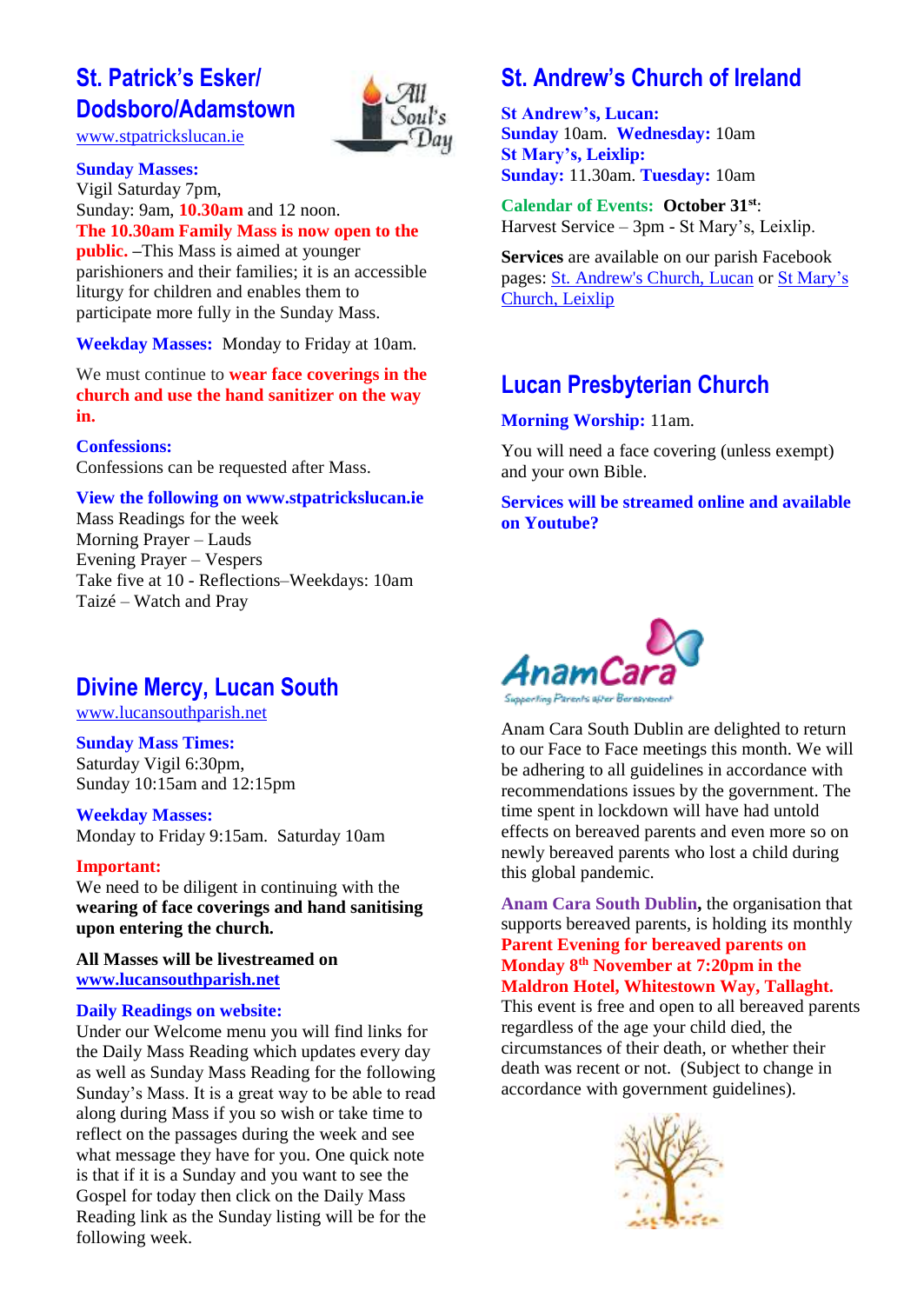# *Acknowledgement*

### **CARTON (ANNA)**

The family of the late Anna Carton of Hillcrest View would like to thank all friends and neighbours for their support and sympathy following Anna's passing in March.

#### **A memorial Mass will take place in St. Patrick's Church Esker at 3pm on Saturday**

**6 th November** and we would like to invite all who knew Anna to attend in remembrance and celebration of her life.

# **COLCLOUGH (MARY)**

*Anniversaries* 

### **19th Anniversary**

Mary you are a legend Who will stay in our hearts forever! We now know you are resting well with Michael. Your memory will always be Our greatest treasure. Love you forever. *Your loving family*

### **KILDUFF (MARY)**

### **19th Anniversary**

In loving memory of our dear Mother, Mary Kilduff, Chapel Hill. Silent thoughts of times together Hold memories that last forever. *Remembered by all the family*

### **TRUNK (PATRICK) 25th Anniversary – 31st October**

A date that is filled with sadness Returns to us today To mark the day you left us In such a sudden way In thoughts we see you just the same In love and pride we speak your name Sunshine passes and shadows fall But love and memories outlast them all. *Sadly missed by your loving wife Máire and family*



# *Deepest Sympathy*

### **METCALFE (IVAN)**

Deepest sympathy from all their neighbours in Edmundsbury Court to Carmel and Evan Metcalfe on the unexpected passing of their beloved Ivan. "He weighed so lightly what he gave" Rest in peace Ivan.



### **PLEASE NOTE:**

Lucan Newsletter Office is **NOT OPEN at the moment**, but leave your ads, queries or notices in the **letter box at St. Mary's Parish Centre**, **before 10pm on Wednesday night**, and we'll collect and look after them.

Alternately email notices/reports to any of the following:

#### **Community / Schools/ Local History**

[marylucannewsletter@gmail.com](mailto:marylucannewsletter@gmail.com)  **Sport / Politics** [roselucannewsletter@gmail.com](mailto:roselucannewsletter@gmail.com) **Parish Notes / Fund Raising** [annalucannewsletter@gmail.com](mailto:annalucannewsletter@gmail.com) **Anniversaries etc. / Advertising Queries**  [catherinelucannewsletter@gmail.com](mailto:catherinelucannewsletter@gmail.com)

# **Accord Marriage Care**

**Relationship and Marriage Counselling**

### **"If you can't talk to one another talk**

**to us"**

**Accord Marriage Care Lucan Phone 6010844**

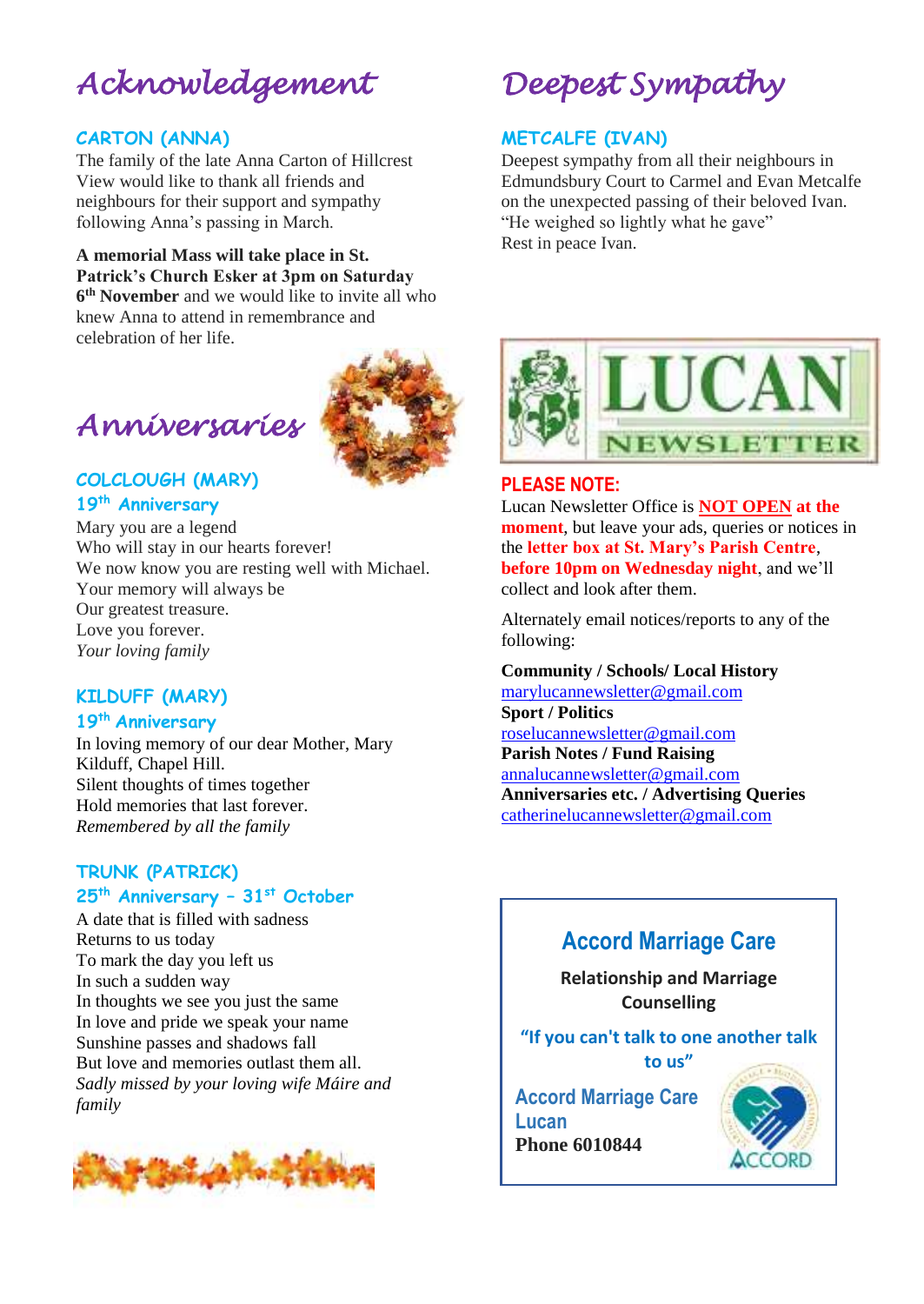

**Happy Halloween** to one and all! Hopefully, all will enjoy the festival safely. Dog owners will be taking extra care of their pets, who find the noise of fireworks very frightening. Just be mindful of other people too.



**Lots of excitement at Scoil Mhuire**, as boys and girls (and teachers), dressed up on the last day before mid-term. This lad met a Scarecrow on the way into school!



**The Autumn equinox** is upon us when clocks go back this Sunday morning – an extra hour in bed! The downside is that the evenings will be a lot darker, but then the

mornings will be brighter.

**November is the month when the Tidy Town results** are expected – later than previous years, but hopefully, Lucan will have a good outcome.

**Bank scam texts!** A reader contacted us after witnessing an older person being treated very badly in one of our local banks – the lady was seeking advice about scam texts, and how would she know what was genuine etc. She was dealt with in a very dismissive manner! Please be aware that not everyone is as 'smart' as a 'smart phone'. If you are of the old school, it is very hard to get your head around some things. It's not just the elderly being caught out, there are several instances of young tech-savvy people getting into trouble with these scams. So, if you are in a position to help people out, do so!

**Great to see Fr. John Hassett** back celebrating Mass in St. Patrick's, on Sunday last, at the Children's Mass. We wish him well!

**Big Welcome back also to Lucan ICA** – we see they are meeting up again after their long rest. Good to hear from you again!

## Happy 6<sup>th</sup> Birthday

to **Seán** and **Tadhg** On 31st October

*With tonnes of love from all your family x o x o x o*



### **SOL CALENDAR NOW ON SALE!**

The SOL fundraising 2022 calendar is now available to purchase at **Lucan Library**.

The price of the calendars is  $€10$ each, raising much needed funds to help keep all our tour/ events free

This raises much needed funds to help keep all our tour/ events free for all our members and also helps pay other costs like insurance etc for



SOL. *Some great photographs!*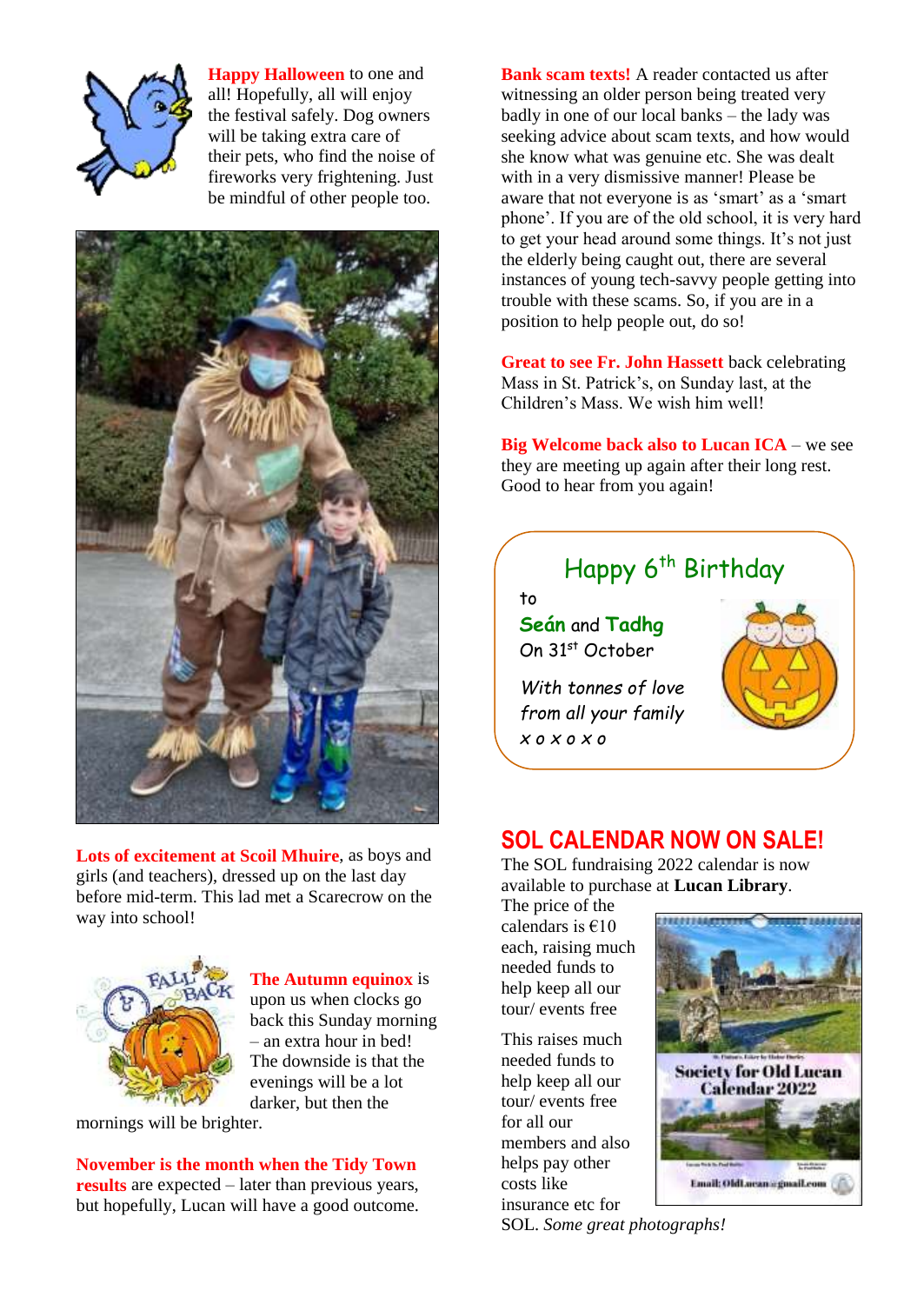### **Clean Water, Education and Forestry…**

About this time way back in 2005 we were making plans to head into the unknown of Northern Malawi, after having a short visit earlier in the year.

A friend told us that SJOG had a mission there, so we arranged to return, having come up with a crazy notion to do something about the horrific state of the drinking water, which we had witnessed.

The journey by air was long but exciting, and when we arrived, we were met by Br Aidan, who had driven the 400 km from early that morning to pick us up, who then immediately turned around and drove back, non-stop. What a man, doing all this for, two crackpots with so much to learn. From then on, we were absorbed into the community, we had a place to stay, (and still have), we got years of practical advice with staff and vehicles available to us to visit and meet a huge number of communities, enabling us to outline where and how we might get started, all in 11 long days.

"What a start" to what has now become "What a journey".

After almost 50 visits, staying up to two months at times, we sadly haven't been there since December 2019, but to our amazement everything just goes on, improving all the time.

Of our 70 permanent Malawian staff, only one has a recent degree while some haven't even finished primary school, but they all continue learning from each other all the time.

Contact via email, what's app, etc, is available even in the most obscure locations, in the third poorest country in the world!! This enables nonstop communication. So *where are we now?*

*Water and Forestry*: Beginning in mid-2006 and based in, Northern Malawi, we are still and focused on enabling the rural poor to access clean, safe, drinking water, with the numbers over for 800,000. Pumps are produced by Malawian workers in our pump factory in Mzuzu with locally available materials, even recycling plastic waste from our indigenous tree planting *potting tubes,* into pump valves.

In the planting seasons of 2021 (January - March) we assisted rural communities to plant about 1.7 million indigenous tree seedlings and additionally 2,775,000 were directly planted from our nurseries. For the current season over 4.5 million

seedlings are targeted in large community nurseries. About 2 million additional seeds & tubes are being provided to 250 tree planting clubs of 2500 planters in total.

*Preschools:* The very first time we sat on the ground with a group of women, clean water was their primary concern but preschools were a surprising (to us) second. Primary schools only take students after they're 6. At this stage, girls are minding children and carrying water while boys might be making bricks. So large numbers, particularly in remote rural areas, never get to school. So from the beginning, we have actively supported the establishment of preschools mainly by w training local uneducated women to become amazing carers. The leader of our team Miriam is now a fully qualified primary teacher, having sent her, first to Secondary school, and who has just recently qualified at Teacher Training College.

Between Pump installations, pump maintenance, and forestry we have five vehicles on the go every day, with everything planned well in advance. So this year Miriam and Margaret head off with one of our five teams, are, dropped off at a trading centre along the route, where they hire motor bike drivers to bring them to an (often inaccessible) location to stay in (a B&B???) in the middle of nowhere and then with the help of Chiefs, Village Headmen and regularly the whole community, set up what they call a workshop. The would-be trainees walk from miles for the training days and finally head off with their bits and pieces to set up their own "schools" and enable the little ones to begin in education at the age of 3 rather than 6. The effect on primary school attendance is spectacular.

(A little note: If the Government Department: Social Welfare, want training for *their* preschools, the two girls get the gig, free of charge of course.

This year we have added a course in sowing *tephrosia* seeds which enables village (women) to grow maize without expensive fertilizer of noxious pesticides. We supply the seeds and varieties of "Local Maize" to replace the questionable Monsanto varieties.

It has become a huge success and a real gift for women who are constantly worried about bad maize harvests and hunger.

*Girls Education:* For the last 7-8 years we have supported about 250 girls per year in what we call: Our *Girl Child Project:* enabling girls from the poorest families to go to Secondary School, as well as providing Saturday …… *over*

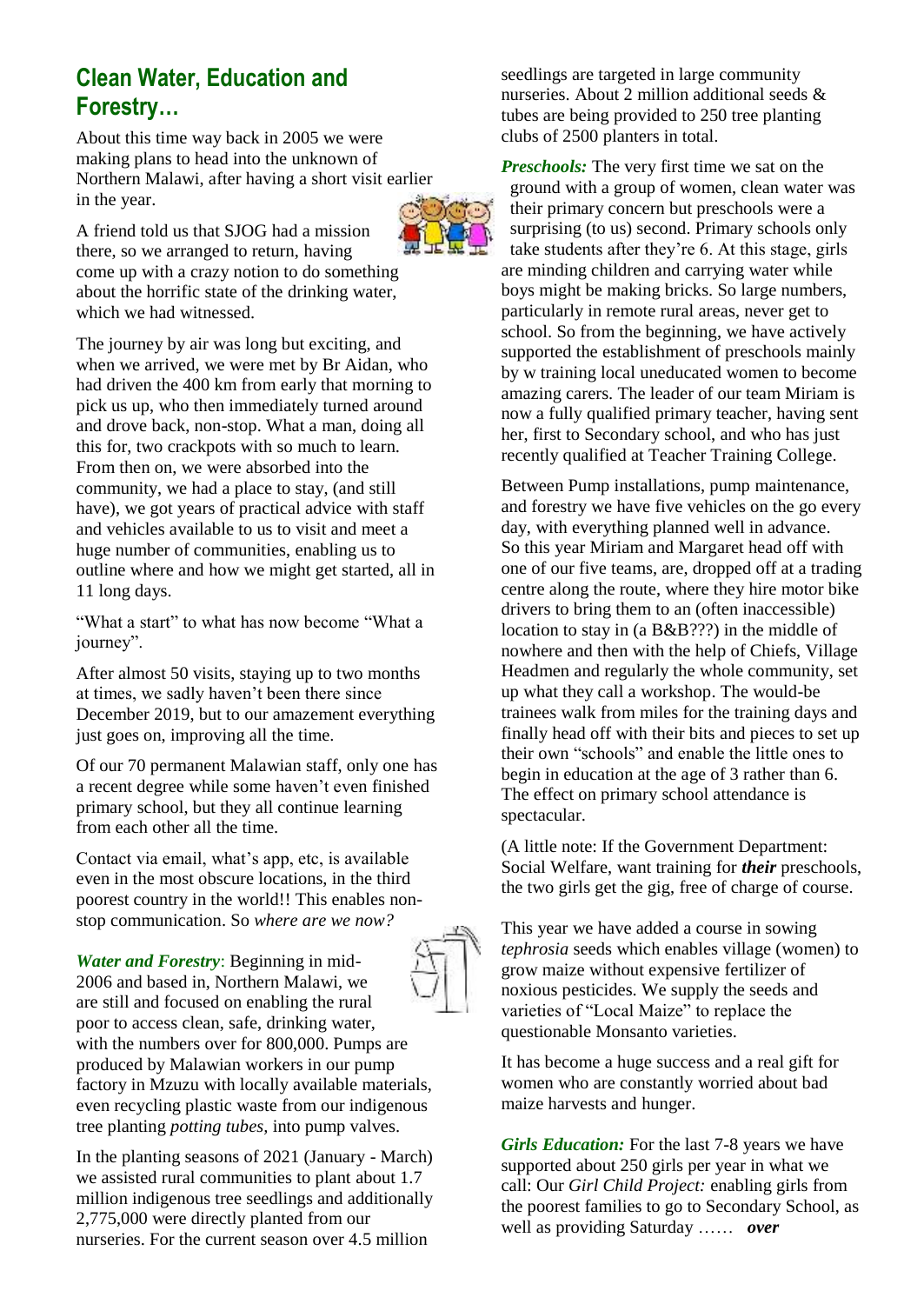#### *Continued ……*

…… and non-term time learning support at our office /factory classrooms base in Mzuzu. With 7 excellent teachers and a qualified counsellor, the results have been wildest expectations

As well as a focus on general education and exams, we have a focus on female empowerment and issues as illegal child marriage and gendereducation in general. Our very close contact with the Mzuzu Police, Victim Support Unit, has added a wonderful dimension, where help is on hand at a short notice and with excellent co-operation from the Justice department. We also receive frequent visits to our centre, with talks from the team of two male and two female officers.

The underlying goal is to provide knowledge and support to better the lives of the poorest in Malawi with a focus on education, ensuring delayed marriage, with reduced family size, where all will certainly go to school and make such a difference to future generations.

As we moved on Girls started getting better results, at first by repeating their fourth year. Then, one qualifies for nursing, graduates, comes back to tell her story. (A retired nurse had supported her) and so it goes, then a teacher trainee was supported by a retired teacher, and there are miracles every day. Just this week two more girls set off for two different teacher training colleges.

Then we already have girls studying Biological Sciences, Law, Agriculture, English, Journalism and our latest dots are two little ones who weren't great academically who are half way through a course in dressmaking or whatever it's called using two old Singer sewing machines and making more magic for a few more possibilities. Hopefully many more dots to come…..

Our forestry division is expanding or exploding by the day in terms of planting and research. Our big forestry restoration project is making huge strides and all indicators show that we will plant over 6 million indigenous trees this season, but that's for another story.

That will employ up to 800 day-workers in the planting season, all paid and about 65% female, earning money for the first time in their lives. Another dream come true.

#### **If you need to have a look our website**

[www.wellsforzoe.org](http://www.wellsforzoe.org/) has lots of bits. [wellsforzoe@gmail.com](mailto:wellsforzoe@gmail.com) if you have any thoughts

### **Lucan Library**

### **A Gap in the Clouds Poetry Workshop**  with writer and poet Nell Regan

**Thursday 18 Nov 6.30 – 8pm Lucan Library** In this workshop with award winning poet Nell Regan, we'll be reading some of the most famous tiny Japanese poems about winter. We'll look at how they convey the mood of a season in a few words and then embark on some writing exercises to make up our own winter poems. An engaging and lively session suitable for anyone with an interest in creative writing, poetry and or winter!

Nell Regen's latest book is A Gap in the Clouds: A New Translation of the Ogura Hyakunin Isshu with James Hadley (Dedalus Press, 2021) The Irish Times said 'these delightful translations reveal millennium old voices still fresh and full of yearning'. A Gap in the Clouds – Dedalus Press See also www.nellregan.com This talk will be held in Lucan Library.

Booking through Eventbrite.

[https://www.eventbrite.ie/e/a-gap-in-the-clouds](https://www.eventbrite.ie/e/a-gap-in-the-clouds-poetry-workshop-tickets-195078273367)[poetry-workshop-tickets-195078273367](https://www.eventbrite.ie/e/a-gap-in-the-clouds-poetry-workshop-tickets-195078273367)

### **'December-glinting fruit' - A Seasonal Workshop** with writer and Poet Nell Regan **Thursday 25 November 6.30 -8pm in Lucan Library.**

Before we head into the busy month of December, take a pause for a creative writing workshop on the themes of mid-winter and Christmas. Join poet and non-fiction writer Nell Regan to read poems including Patrick Kavanagh's 'A Christmas Childhood'. Using these as a springboard we'll write our own poems or prose about the season/ family traditions etc.

Nell Regan's latest book is A Gap in the Clouds: A New Translation of the Ogura Hyakunin Isshu with James Hadley (Dedalus Press, 2021) The Irish Times said 'these delightful translations reveal millennium old voices still fresh and full of yearning'. www.nellregan.com Limited places, booking through Eventbrite [https://www.eventbrite.ie/e/december-glinting](https://www.eventbrite.ie/e/december-glinting-fruit-a-seasonal-workshop-tickets-195097270187)[fruit-a-seasonal-workshop-tickets-195097270187](https://www.eventbrite.ie/e/december-glinting-fruit-a-seasonal-workshop-tickets-195097270187)

**Decade of Centenaries Dáil Courts**

Join historian John Dorney on the **4th of November** to learn more about the Dáil Courts and their place in the Irish judiciary. Booking now open.<https://tinyurl.com/DailDofCs>



*John and Mary Coyne*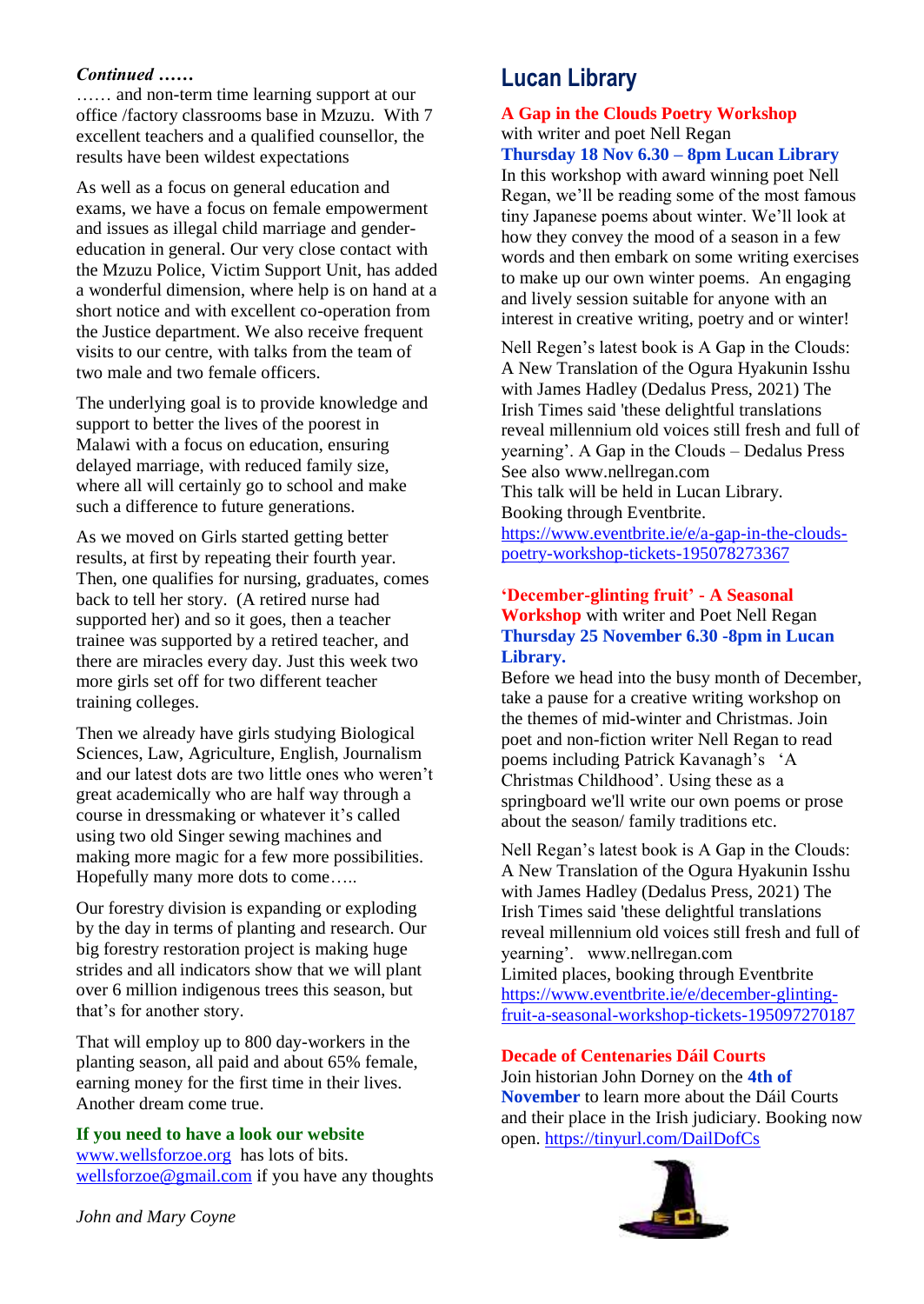## **A Look at Halloween**

### **Halloween Weather**

In his book "Weather Eye –

The Final Year" Brendan McWilliams says: "With the arrival of October, the year has entered the youth of its old age. It marks a turning of the year." At the start of the month the average maximum temperature is a pleasant  $16^{\circ}$ C, falling to  $12^{\circ}$ C by the time Halloween arrives. Looking back at the Halloween temperature since 1970 we find the warmest 31 October was in 2014. An impressive 18°C was recorded at Casement Aerodrome, 6 degrees above normal. That year Halloween and the following day were unusually warm. On November 1 Glenbeigh, Co Kerry reached 20°C. The UK's November temperature record was broken on the same day. In Aberystwyth, mid Wales an amazing 22°C occurred.

In the lead up to Halloween the weather around the feast day of St Luke (October 18) can provide a pleasant surprise with very mild, sunny conditions. This occurs only on some years of course, but when it does it can be referred as "St. Luke's Little Summer."

### **Scary News at Halloween!**

### **Mussolini appointed Prime Minister**

At Halloween 1922 Benito Mussolini was appointed Prime Minister of Italy. He founded and led The National Fascist Party and was dictator of Italy from 1922 to 1945. Mussolini inspired and supported the international spread of fascist movements during the inter-war period.

### **Violet Gibson**

Violet Gibson was born in Dublin in 1876. Her father Lord Ashbourne, became Lord Chancellor of Ireland. She left behind the advantages of her Angle-Irish



upbringing and dedicated herself to anti-war activism, social justice and opposition to fascism. Some people called her "a crazy Irish mystic".

In 1922 she suffered a nervous break-down, was declared insane and committed to a mental institution for two years. She attempted suicide in early 1925. On April 7



1926, while mixing in a crowd in Rome, she shot Benito Mussolini at point blank range. He only suffered a superficial injury to his nose. Violet tried again but the gun misfired. She explained that she shot Mussolini "to

glorify God." She was deported to Britain and spent the rest of her life in a psychiatric hospital in Northampton. Her pleas for release went unheeded. She died on May 2 1956.

### **At Halloween No Disguising Munster's Victory!**



Munster played an unforgettable match

against the All Blacks (New Zealand) in Thomond Park on October 31 1978. Twelve thousand spectators were packed into the Limerick venue to see the All Blacks start the Irish leg of their tour. Apart from inside the stadium other vantage points were taken. Hundreds were perched on the 20 ft. high boundary wall. Others were on the towering trees immediately outside the grounds. Some people also watched from windows of houses at the Ballynanty end that have since been demolished.

Health and safety were not a priority in those days!

The Munster players were amateurs but they were spurred on by their coach Tom Kiernan, a former Irish international player. October 31 1978 dawned wet and windy, possibly giving an advantage to the home team who would be more used to these conditions. *Continued over ……..*

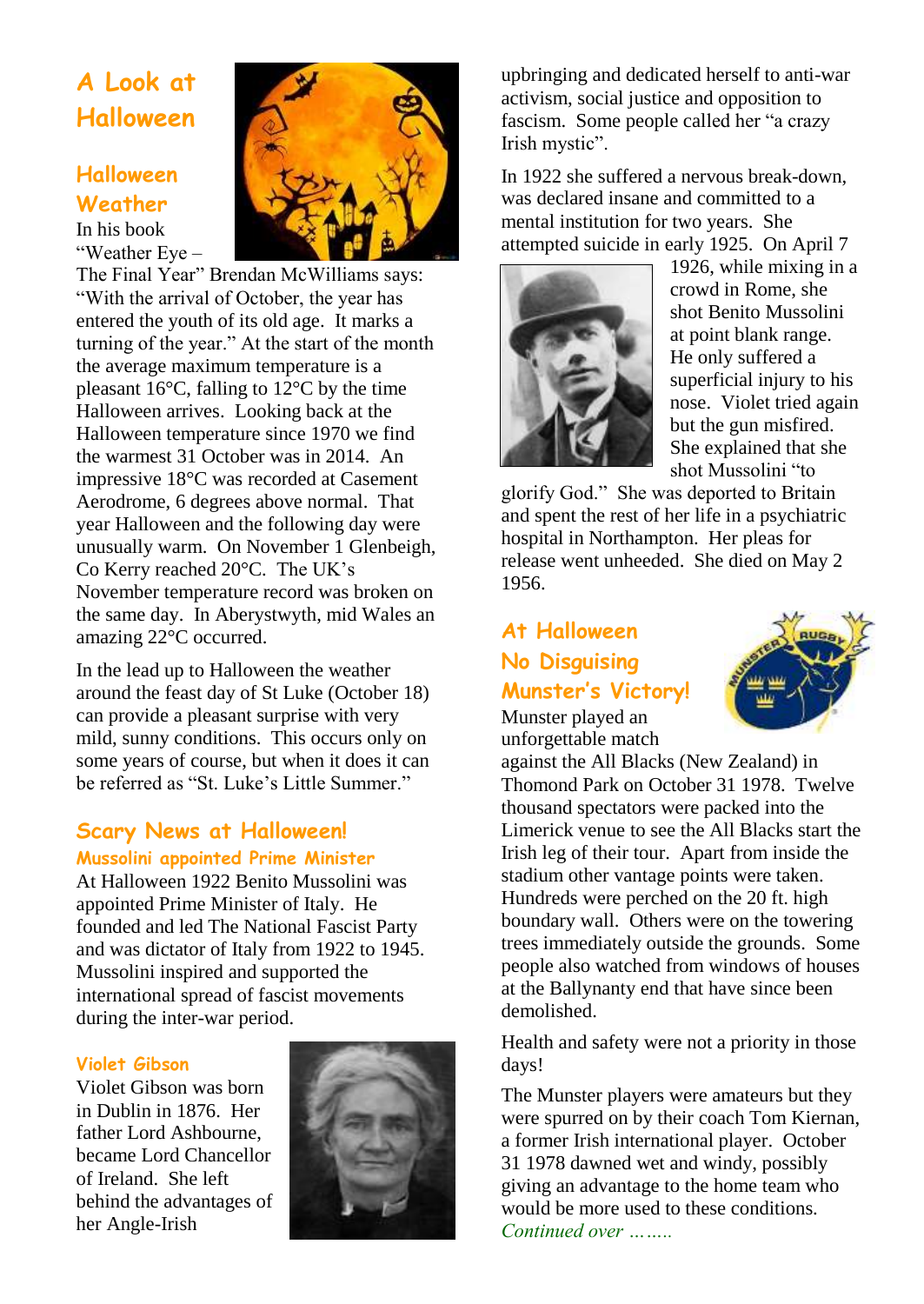### **A Look at Halloween** *cont'd.*

However, by kick-off time it was mild and sunny with a temperature of around 14°C, a couple of degrees above normal.

After 11 minutes Christy Cantillon scored a try (4 points), converted by Tony Ward (2 points). Ireland were 6 points ahead. An explanation might be necessary here. In 1971 a try went from 3 points to 4 points and in 1992 up to 5 points. The rest of the scoring consisted of two drop goals scored by Tony Ward, giving the final result: Munster  $12 -$  All Blacks 0.

The noise and excitement was unbelievable. The All Blacks were beaten and held scoreless as well. Who would have predicted that?

The following day the New Zealand coach lamented: "We were up against a team of Kamikaze tacklers."

A play called "Alone it Stands" by John Breen tells the story of the match. The title is borrowed from the anthem of Shannon Rugby Club. "There Is An Isle."

### **Welcoming the Spirits Home at Halloween!**

### **Japan**

The Japanese celebrate a Buddhist tradition called obon. It honours the spirits of deceased family members. Lanterns are hung outside the home to guide the spirits inside.



### **Latin American Countries**

In these countries the favourite food and drink of deceased family members are placed on an altar erected in the home. This is to welcome the spirits and to encourage them to enter the house.



# A Little Mixed Up

Just a line to say to say I'm living, that I'm not among the dead Though I'm getting more forgetful, and mixed up in my head;

I've got used to my arthritis, To my dentures I'm resigned. I can manage my bifocals, But, Oh God, I miss my mind.

For sometimes I don't remember, At the bottom of the stairs If I was going up for something, or if I just came down from there.

And before the fridge so often, my poor mind is filled with doubt-- Have I put the food away . . . Or come to take some out?

There are times when it is dark And my nightcap's on my head I don't know if I'm retiring, or just getting out of bed;

So if it's my turn to write you, There's no need in getting sore, I may think that I have written And I don't want to be a bore.

Please remember that I love you, And I wish that you were here; But now it's nearly mail time, So I must say goodbye, my dear.

Now here I stand beside the mailbox, With my face so very red, Instead of mailing you my letter, I have opened it instead!

*D.T.*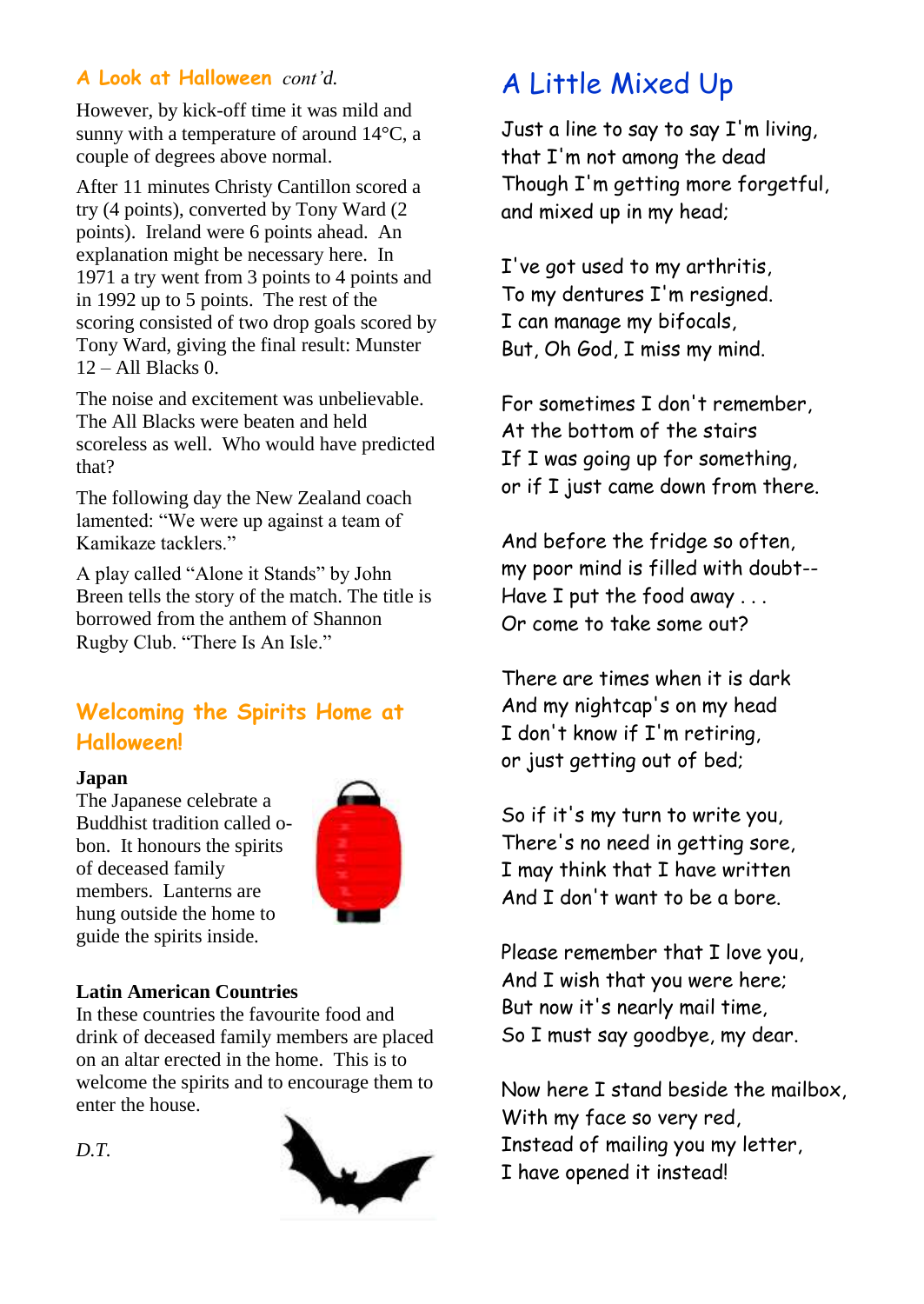### **Lucan Citizens Information Centre**

[www.citizensinformation.ie](http://www.citizensinformation.ie/)

The old 0761 numbers will remain operational in tandem with 0818 until **31 December 2021**. However, from 1 January 2022, **only the 0818 numbers will connect you to the relevant service**.



**COVID-19** has changed the service we offer to the public. Our drop-in service is not currently available, but we are taking phone calls, answering emails, and providing a call back service. Call us on **0818 07 5090**, leave a message with your name and number and an Information Officer will return your call within 2 working days. Or you can email your query to us at dscis@citinfo.ie and someone will reply.

**Citizens Information Phone Service** (CIPS) 0818 07 4000 operates on Monday to Friday 9 am to 8 pm.

**MABS:** The Money Advice and Budgeting Service is the State's money advice service, guiding people through dealing with problem debt for over twenty years. MABS Clondalkin phone 0818 07 2270 or email [clondalkin@mabs.ie](mailto:clondalkin@mabs.ie)

### **Some information on Budget 2022**

*Continued from last week* 

### **Disability and illness payments**

The minimum paid PRSI contributions required to qualify for Treatment Benefit will decrease from 5 years (260 weeks) to 9 months (39 weeks) for people aged between 25 and 28 (June 2022).

A grant of 50% (up to  $6500$ ) towards the cost of wigs, hairpieces or hair replacement systems due to illness will be introduced under the Treatment Benefit scheme (June 2022).

The income disregard for Carer's Allowance will increase from  $\epsilon$ 332.50 to  $\epsilon$ 350 for a single person and from  $665$  to  $6750$  for a couple. The capital disregard will increase by  $\text{\textsterling}30,000$  from  $\text{\textsterling}20,000$ to €50,000 (June 2022).

The period during which Carer's Allowance and Domiciliary Care Allowance can be paid for children in hospital will be extended from 3 months to 6 months (January 2022).

The earnings limit on Disability Allowance will increase by  $\epsilon$ 25 from  $\epsilon$ 350 to  $\epsilon$ 375 and the weekly means disregard will increase from  $\epsilon$ 2.50 to €7.60 (June 2022).

PhD scholarships will be disregarded in the means test for Blind Pension (January 2022).

The income threshold for Fuel Allowance will increase by  $\epsilon$ 20 from  $\epsilon$ 100 to  $\epsilon$ 120 (January 2022).

People who have been getting Jobseekers Allowance or Supplementary Welfare Allowance for 12 months will qualify for Fuel Allowance – this is a reduction of 3 months - from 15 months (September 2022).

### **Living Alone Increase**

The Living Alone Increase will increase by  $\epsilon$ 3 from  $£19$  to  $£22$  (January 2022).

### **Payments to families**

The Working Family Payment threshold will increase by €10 across all family sizes (June 2022).

Parent's Benefit will be extended by 2 weeks from 5 weeks to 7 weeks for the parents of children born or adopted from November 2019 (July 2022).

The Back to School Clothing and Footwear Allowance (BTSCFA) for a child aged 4-11 will increase by  $\epsilon$ 10 from  $\epsilon$ 150 to  $\epsilon$ 160. For children aged 12 and over, it will also increase by  $€10$ from €275 to €285.

The weekly income limit for one-parent households will be increased to the same as twoparent households (June 2022).

### **Disability and illness payments**

The minimum paid PRSI contributions required to qualify for Treatment Benefit will decrease from 5 years (260 weeks) to 9 months (39 weeks) for people aged between 25 and 28 (June 2022).

A grant of 50% (up to  $\epsilon$ 500) towards the cost of wigs, hairpieces or hair replacement systems due to illness will be introduced under the Treatment Benefit scheme (June 2022).

The income disregard for Carer's Allowance will increase from  $\epsilon$ 332.50 to  $\epsilon$ 350 for a single person and from  $\epsilon$ 665 to  $\epsilon$ 750 for a couple. The capital disregard will increase by  $\epsilon$ 30,000 from  $\epsilon$ 20,000 to €50,000 (June 2022).

The period during which Carer's Allowance and Domiciliary Care Allowance can be paid for children in hospital will be extended from 3 months to 6 months (January 2022).

The earnings limit on Disability Allowance will increase by €25 from €350 to €375 and the weekly means disregard will increase from €2.50 to €7.60 (June 2022).

PhD scholarships will be disregarded in the means test for Blind Pension (January 2022).



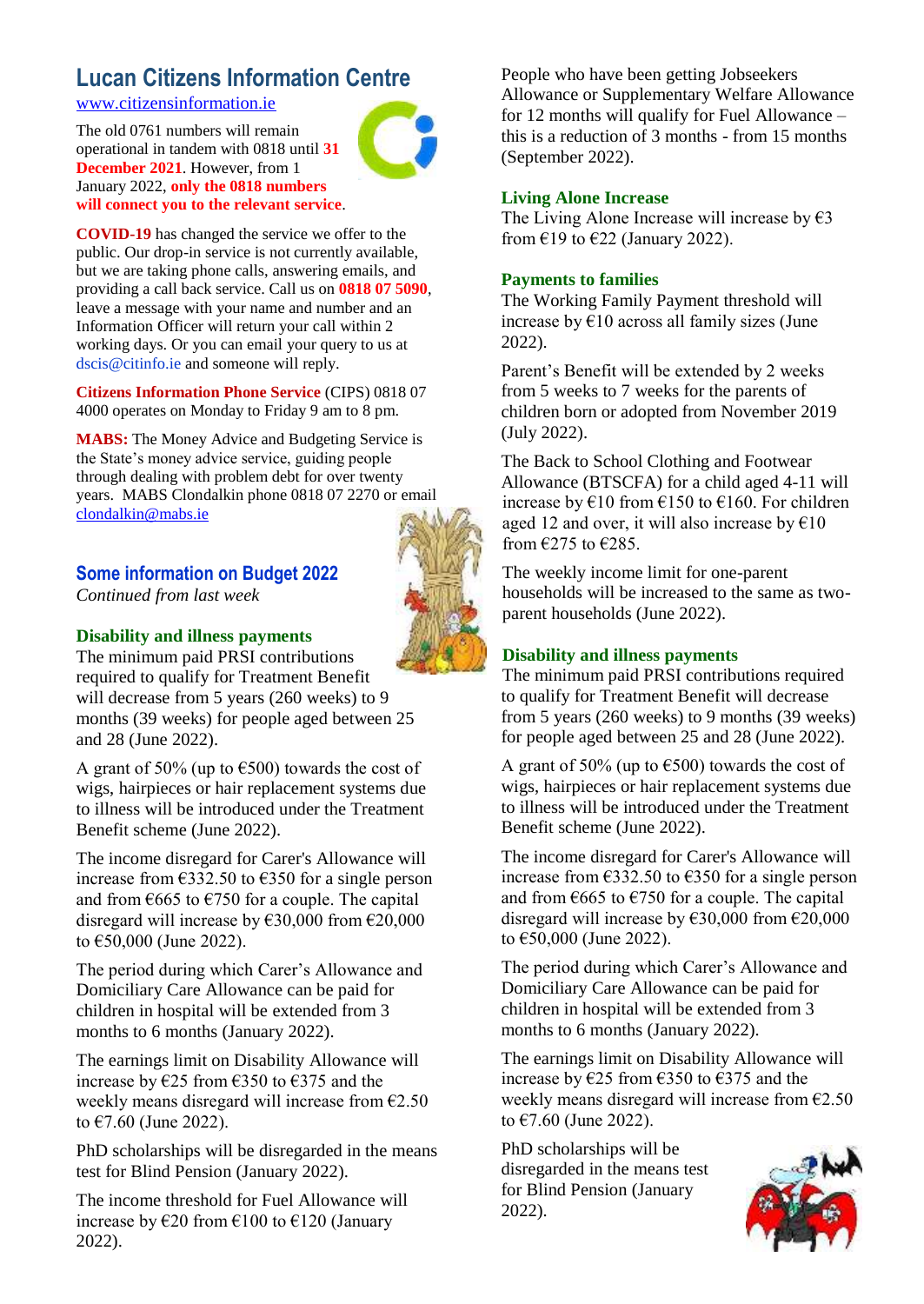### **Political Notes**

#### **Gino Kenny TD - People Before Profit** Phone: 085-7211574. Email: [ginokenny@oir.ie](mailto:ginokenny@oir.ie) **Funding Announced For Safe Use of**

**Motocross Vehicles:** The Department of Justice has confirmed in a Parliamentary Question submitted by me that almost  $\epsilon$ 200,000 of funding nationally for youth projects to tackle issues with scramblers. A number of Youth Services applied for the funding in Dublin Mid-West. The scheme is modelled on the Moyross project in Limerick where young people are taught how to use motocross bikes in a safe manner off public roads. The project was set up as a means of intervention and diversion from the misuse of scramblers in communities, as opposed to enforcement alone. It's welcome that the Dept of Justice are rolling out this initiative to engage owners of these off road vehicles. Hopefully this funding will help start a process where young people can continue to use motocross vehicles in a safe manner.

### **Emer Higgins TD – Fine Gael**

78 The Orchard, Lucan

[01 401 3416](tel:014013416) [Emer.higgins@oireachtas.ie](mailto:Emer.higgins@oireachtas.ie) **Lucan Village:** The Council is proposing changes to Lucan village. They want to trial a one-way system up the village and make the village green a more usable space and more pedestrian friendly. The drawback is that would mean removing parking spaces along the shop fronts opposite the green. They will be putting their proposal out for public consultation next year and it will be your local Councillors who will decide whether or not to approve them. In the meantime, they will work with local businesses and politicians to shape the proposals further. I feel that parking and traffic congestion are huge issues in Lucan village and I don't want any changes to make this worse. I welcome the investment into improving Lucan but I want to make sure it's done right and would welcome your feedback.

### **Joanna Tuffy - Cllr. Labour Party Lucan Electoral Area**

Ph: 087 392 0931 Email [jtuffy@cllrs.sdublincoco.ie](mailto:jtuffy@cllrs.sdublincoco.ie) Facebook @joannatuffylabour Twitter @joannatuffy Instagram @labouroflucan [www.labour.ie/joannatuffy](http://www.labour.ie/joannatuffy) **Re Plans for changes in Lucan Village:** Just to let residents know any plans for changes in the village, are at a very early stage. Councillors are being shown a few possible ideas. The objective is to improve the village as a space to spend time in and this may involve changes to parking. Not

just removing spaces - new spaces may also be added. A trial period of a one-way traffic system is one suggestion, but no decision has been taken on this yet. There are related proposals in relation to improving routes for pedestrians and cyclists, and the enhancement of the boardwalk at Lucan Weir and the entrance to Lucan Demesne. I will make sure to keep in touch, and I know my fellow councillors will do so too.

### **Liona O'Toole – Independent**

087-2795274. [lotoole@cllrs.sdublincoco.ie](mailto:lotoole@cllrs.sdublincoco.ie) [www.lotoole.com](http://www.lotoole.com/)

**Skate Park**: My motion to requesting the Chief Executive to support the examination of a new skatepark into the Adamstown area was agreed at this weeks area committee meeting. Funding would be required for a new skatepark, however the opportunity to introduce this into the new parks, district centre or any further developments should be explored. Many thanks to all councillors that supported this and to the local residents for raising this with me.

**Bus Route proposals:** I've requested South Dublin County Council officials to ask the NTA to provide the councillors with a presentation on the new bus routes/changes. The following was confirmed to me: The NTA have promised to organise an information session in the next few weeks to update the members on the Bus Route proposals. When the date and time is finalised for this information session, the members will be immediately informed.

#### **Paul Gogarty - Independent**

Tel: 087-2752489. E-mail: [info@paulgogarty.com](mailto:info@paulgogarty.com) **Village Parking rumours:** I flagged upcoming consultation on a number of village schemes two weeks ago. Since then rumours have spread online and through flyers that there is a plan to get rid of parking altogether in Lucan village green area. Not true. There is consultation coming for a plan to slow traffic around the village/green and make it a more user-friendly area. SDCC proposes reducing some parking spaces, but the final proposal is not complete. Myself and other local Councillors have stressed the need to maintain sufficient spaces close to shops and banks and to ensure immediate access to the medical centre/pharmacy as well as create additional spaces nearby. The Council is currently assessing feedback before going to formal public consultation.

A proposed trial one-way system aimed at reducing non-local through traffic will also be looked at. I'll update when details become available.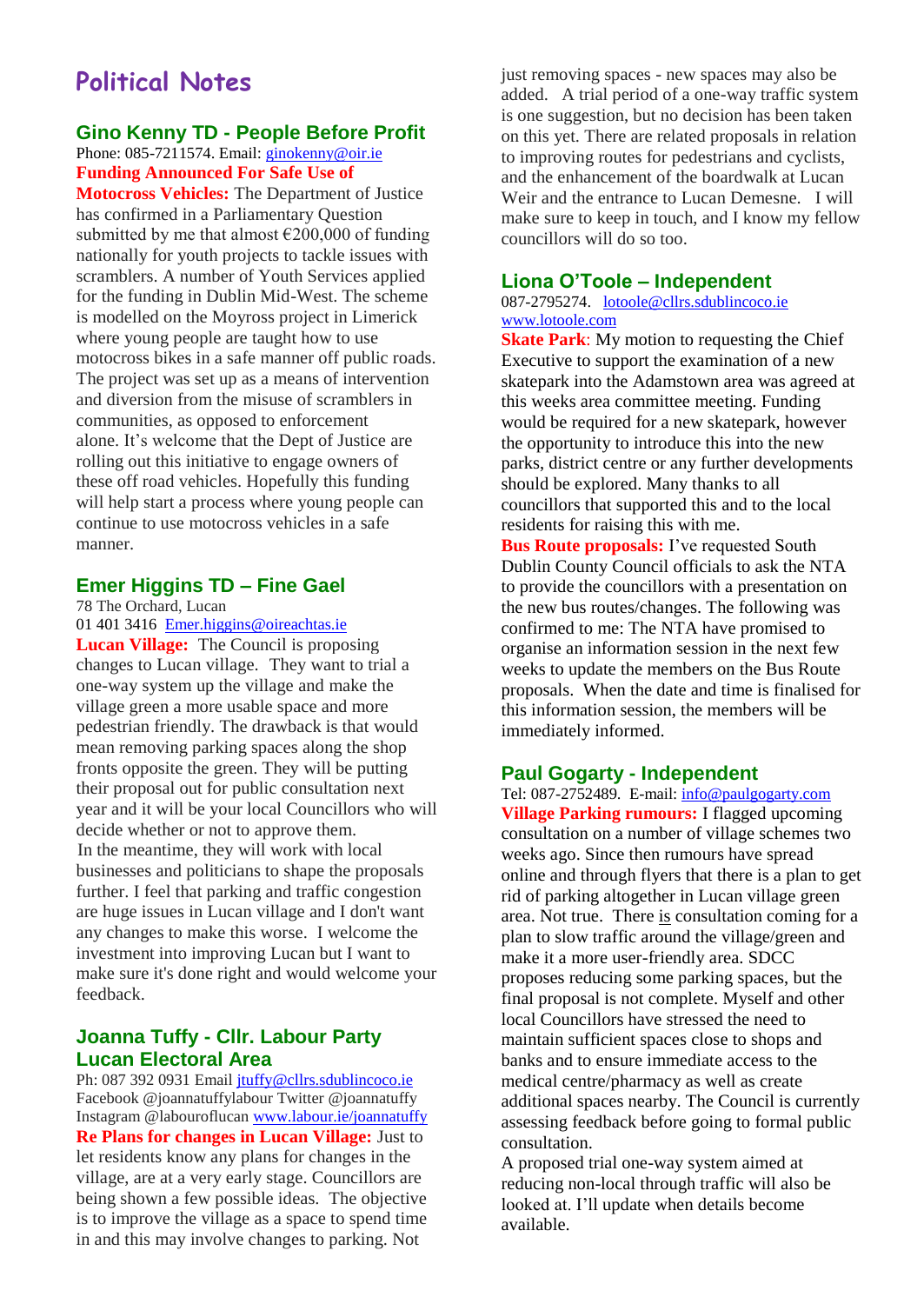### **Lucan Boys National School – 5 th Class, and some 2nd Class, March 19th 1951**



*Back 4th Row:* Michael Buggle, Denis Morton, Des Kelly, Tommy Collins, Tom Magee, Eamonn Lacey, Michael Collins, John Archibold, Jimmy Greene.

*3 rd Row:* Ned Gough, Michael Reilly, Alec Collins, Jimmy Freeman, Conor O'Brien, Freddie Poole, Paddy Kilduff, Frankie Dunne, Jimmy Lanigan, Joe Breen.

*2 nd Row:* Paul Bevan, Noel Gavigan, Michael O'Toole, Brendan O'Hehir, Eddie Cullen, David Foxe, Seamus Malone, Tom Malone, Matt O'Reilly.

*Front:* Albert Gleeson, Frank Murray. (*2 nd Class* – Kevin Cullen, John Smith, Joe Beck, Paudric Grant, Archie Malone, Padgo Gough, Mickey Kilduff, Sonny Kearns).

*Many thanks to Frank Murray who sent us the photo.* 



### **Enrolment 2022 St. Thomas' J.N.S.** Esker, Lucan, Co. Dublin



We will commence registration for incoming

### **Junior Infants (2022)** on **Monday Nov. 1st 2021**.

*Closing date for applications is January 28th 2022.*

**Please see our website [www.stthomasjns.com](http://www.stthomasjns.com/)** for further information regarding the registration process.

**St. Mary's Boys' National School**

are now enrolling **Junior Infants for September 2022**

### **The closing date for enrolment is Friday 19th November 2021**

The application forms can be downloaded from the home page of our school website which is [www.stmarysbnslucan.com](http://www.stmarysbnslucan.com/)

### **For more information**

please contact 01-6281857 or email [info@stmarysbnslucan.com](mailto:info@stmarysbnslucan.com)

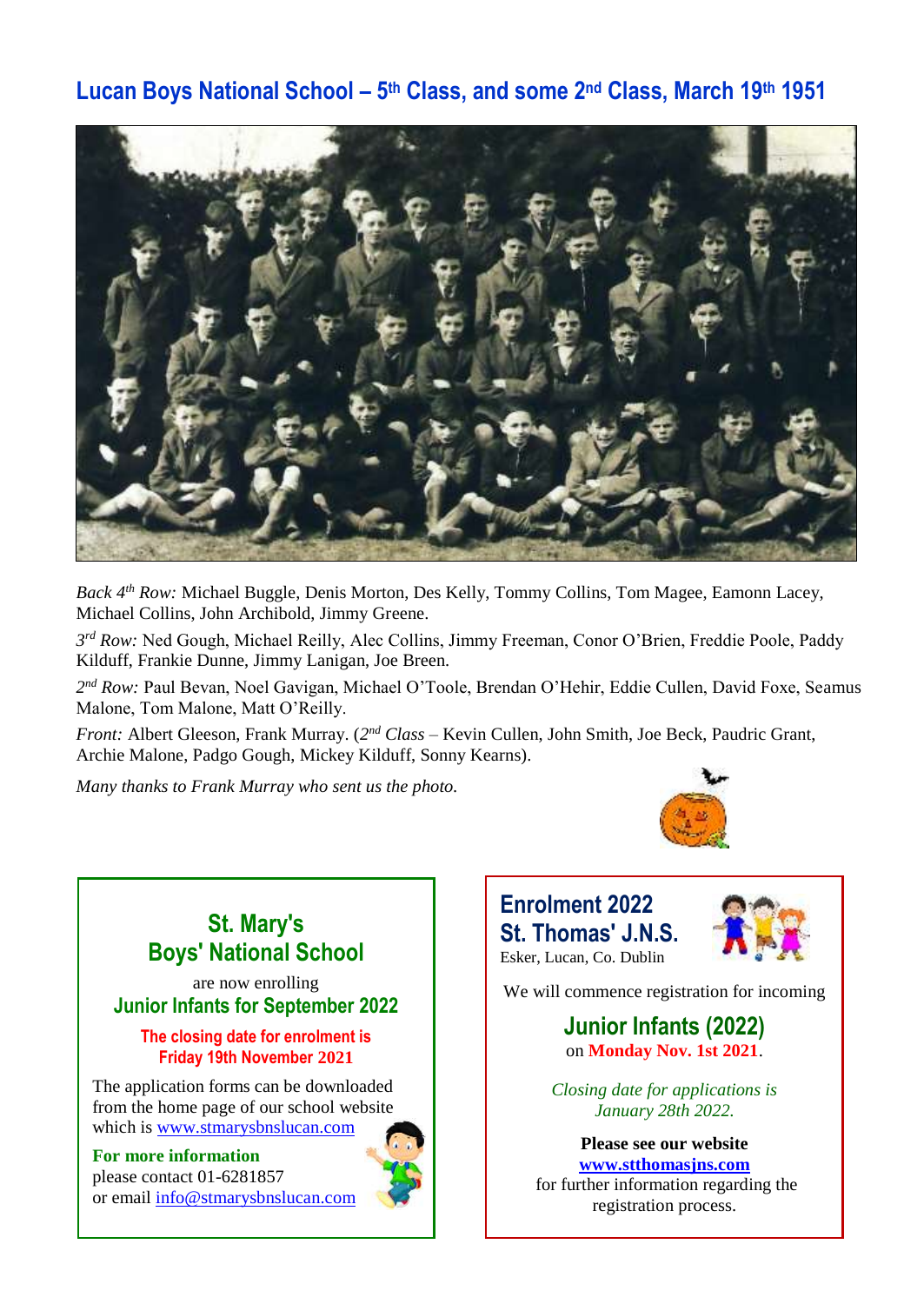

A week after our hurlers reached the county semifinals, **the footballers** put in a great performance against Ballymun Kickhams to also book a semifinal spot against St Judes in a fortnight. Trailing by two points after the first water break, Ballymun extended their lead to four before man of the match, Brendan Gallagher, pointed three times from frees, and then CJ Smith blasted into the net. Ballymun pointed either side of half-time to draw it level. Lucan then took control to build a six point lead, but the second water break interrupted Lucan's dominance, allowing Ballymun to regroup and with Dean Rock hitting the equalising point for Kickhams, it looked like extra time was on the cards. Lucan won a free close in during the dying seconds which Gallagher pointed, sending Sars to the semis.

**The Junior C footballers** also reached a semifinal with a home win against Na Gael Oga.

**Congratulations to our Senior Camogie team** who win the Division 1 Shield during the week.

**Also congratulations to our ladies football juvenile teams**, U15B who captured the Division 7 Shield.



*U14A who won the Division 1 Championship* 



*U13A who won the division 2 Cup* 

### **This weekend coming will see Senior Hurling**

take centre stage again when Lucan take on Na Fianna at 1:30pm on Sunday 31st in Parnell Park. Now that attendance restrictions have been relaxed, it would be great to have a big crowd to cheer them on.

Earlier on Sunday, the **Junior A's** are away to Ballyboden and the **Junior B's** away to Erins Isle in their semi-finals.

#### **In the juvenile camogie championship finals**

scheduled for Sunday 31st, the U14A's are taking on Kilmacud Clokes in Abbotsown at 12:30, U13Bs at home to Beann Eadair at 13:30, and the U16As will face Naomh Maur at 14:30, also in Abbotstown, In the Shield competition, the U14B's are at home to Naomh Padraig at 13:30

**The LDCU Academy** takes place on Saturdays for boys and girls aged between 4 and 7. See our website for booking details.



**12th Lock Café** is open from 6pm-8pm weekdays and Saturday 9am-2pm when training is taking place.

**The Club Shop** is open Thursdays 7-9pm and Saturdays 10am to 1pm.

#### **Lucan Sarsfields GAA Club Lotto Jackpot €17,000**

There was no winner of the Club Lotto Jackpot of  $\text{\large\ensuremath{\in}} 16,600$  held on  $21^{\text{st}}$ October 2021. The numbers drawn were: 10, 12, 17, 22. The Lucky Dip winners of  $\epsilon$ 30 each: **Aisling Regan x 2, Greg & Annemarie O'Neill, Sinead O'Neill, Ella Dawson, Fiachra McGrath, Dara Keher, John O'Connor, Mary Freeman, Moya Sweeney**.

The Jackpot for the next draw, to be held on Thursday 28<sup>th</sup> October, is **€17,000**, and is sponsored by: **REA McDonald Estate Agents.** The draw managed by Josephine Donohue will be held in the Club house, at 9pm and live streamed on our Facebook page. Tickets can be purchased via the website, ClubForce APP or at the following link: [http://bit.ly/LucanSarsfieldsClubLotto.](http://bit.ly/LucanSarsfieldsClubLotto)

> **Go raibh míle maith agaibh as ucht tacú le Na Sárséalaigh Leamhcáin.**